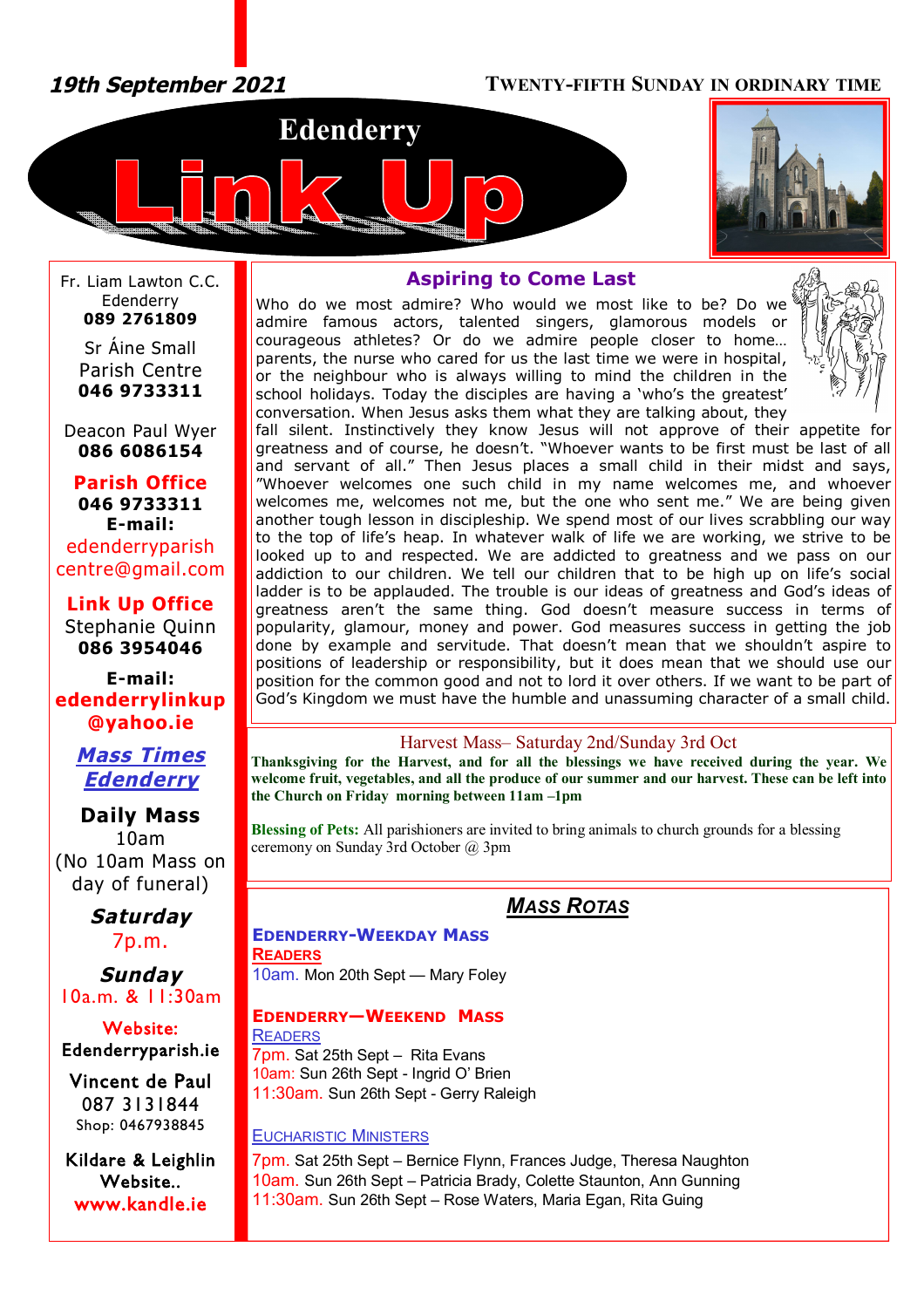# **Community Notices**

**Baptisms:** Baptisms will take place with a maximum of 10 people per family. Face masks must be worn in the Church.

#### **Dates for your Diary 2021**

#### **Confirmation:**

Sat 18th Sept ~ Scoil Bhríde @ 11am & 1pm

Sat 25th Sept ~ St Mary's School  $\omega$  11am Sat 25th Sept ~ St Patrick's School  $\omega$  1pm

#### **First Communion:**

Sat 16th Oct ~ St Mary's School ~ @ 11am Sat 16th Oct  $\sim$  St Patrick's @ 1pm Sat 16th Oct ~ Gaelscoil  $@$  1pm

Sun 17th Oct ~ Scoil Bhríde @ 2pm

Gaelscoil date may be changed if a visiting Priest becomes available to conduct the First Communion ceremony in Irish

One seat will be allocated per family in the centre aisle (Max 6 persons). We will provide stewards to ensure all government guidelines are adhered to and **face masks will continue to be mandatory for all adults** attending the **ceremonies** 

Collection will be held at each ceremony to ensure that the Parish is in a financial situation to be able to provide these and all religious services to parishioners into the future. Donations will be greatly received to help defray the losses incurred during COVID lockdowns. Thank you.



# *Failte*

*We welcomed the following into the Christian Community through the Sacrament of Baptism:*

> *Ella Mae Hughes Alice Patrice McGauran*

 *Ayrea Mae Perry* 



# **PARISH LOTTO DRAW RESULTS FOR DRAW HELD ON**

**Wednesday 15th Sept 2021 NUMBERS DRAWN**



# **No Jackpot Winner 5 Matched 3's won €200 each**

## **No local Winner**

**Next Week's Jackpot €20,000**



*Look out for the people that look out for you. Loyalty is everything*

**Autumn Priest Collection:** will take place at all Masses next weekend 25th/26th Sept.. Please support

*St Pio Feast Day Mass:* will take place in St Mary's Church, Edenderry on Thursday 23rd September @ 7:30pm.



#### OUR PRAYERS ARE ASKED FOR:

*Betty Cremin, New York formerly Fr. Paul Murphy St Madeline Loughlin, Castelview,*

*Margaret Cooney, nee King, Monasteroris Lane*

 *May they Rest in Peace. Our Sympathy to their families* 

# **MASSES FOR THE COMING WEEK**

**Saturday 7pm:** Pauric Kelly, Months mind Mass; Bridie Hughes, & deceased family members; Paddy Murray; Bilsh Redmond; Thomas, Marcella & Francis Cummins **Sunday 10am:** Donal Byrne

**Sunday 11:30am:** Gerry & Margaret Lee

**Monday 10am: Tuesday 10am: Wednesday 10am: Thursday 10am Mass Thursday 7:30pm: St Pio Feast Day Mass Friday 10am Mass: Mass Card Intentions**



*We Pray for the following whose Anniversary occurs around this time.* 

> *John Rowe Paddy Usher*

**Saturday 7pm:** May Lawton, Months mind Mass; Tommy Denehan, Months mind Mass; Jolly Farrell

**Sunday 10am:** Noel Guing; Months mind Mass; Declan & Joe Guing **Sunday 11:30am: Dolores Farrell; Months mind Mass; Mary O' Dare;** Months mind Mass; Marie Killaly, **1st Anniversary;** Crissie Reade;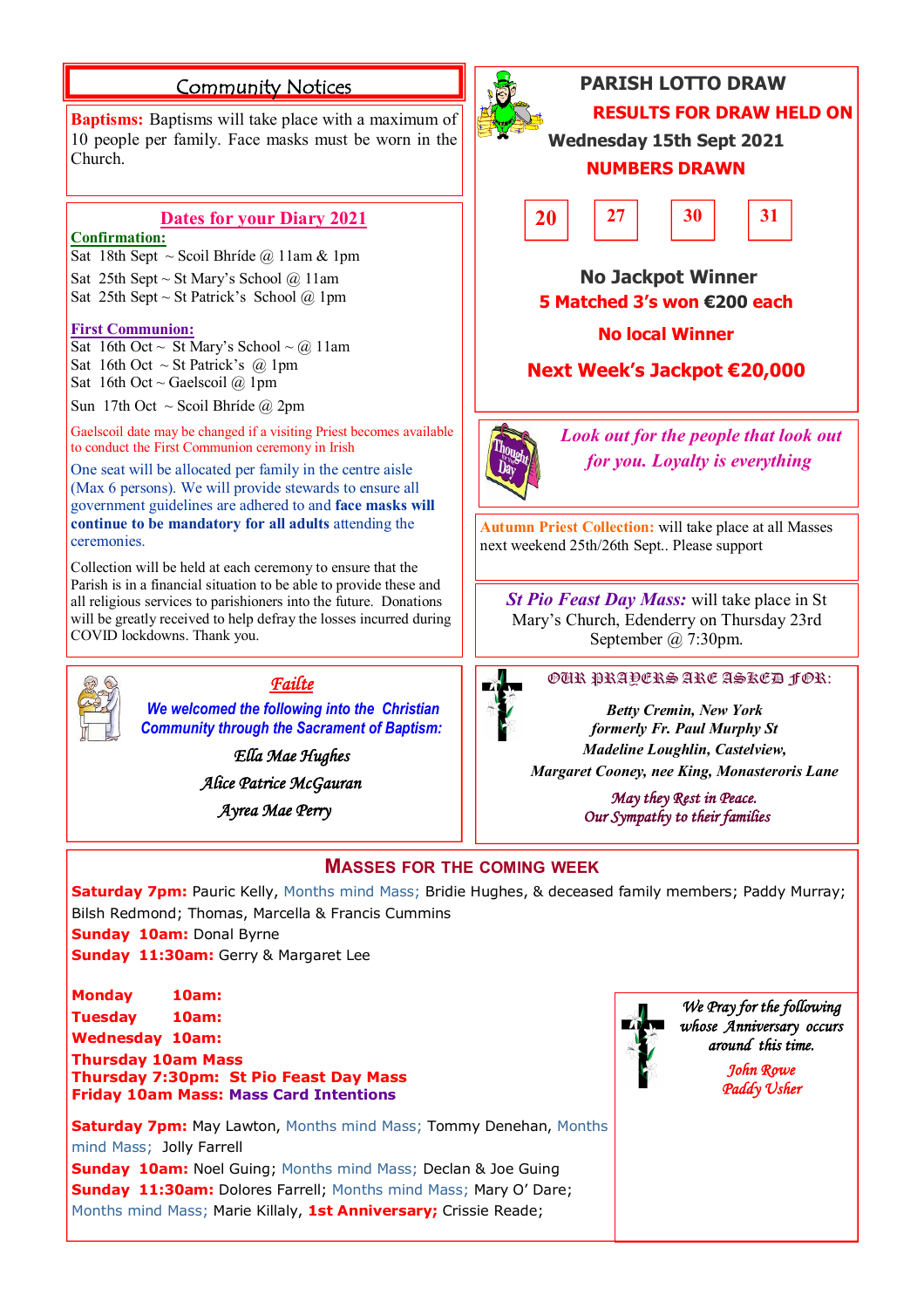

# Saint Patrick's Primary School,

# Gilroy Avenue, Edenderry, Co. Offaly

Requires a

# **School Cleaner**

The post is on a fixed term contract basis and is subject to funding from the Department of Education and Skills.

All interested candidates should apply in writing with a letter of application and a Curriculum Vitae including names and numbers of 2 referees to:

Chairperson, Board of Management, Saint Patrick's Primary School,

Gilroy Avenue, Edenderry, Co. Offaly or by email to:

jobs@stpatricksedenderry.ie

# Closing Date for receipt of applications is

Thursday 23rd September 2021

# **Eden Carpets & Bedding Tile & Bathroom Showroom**

*Unit 9 Clonmullen Retail Park, Edenderry, Co Offaly (Behind Tesco's)*

**Tel:** 046 9732655 **Mobile:** 087 2913074 **Email:** [sean.edencarpet.murray@gmail.com](mailto:sean.edencarpet.murray@gmail.com)

# *BRIGHTEN UP YOUR HOME WITH OUR BEAUTIFUL RANGE OF*

- *Carpets*
- *Carpet Tiles*
- *Vinyls*
- *Roller Blinds*
- *Rugs*
- *Beds*
- *Pine Bedroom Furniture*
- *Wood Flooring*

# **Sean Murray Proprietor**

**FREE MEASURING - FREE DELIVERY** *TOP CLASS AND EFFICIENT SERVICE REMEMBER TO SHOP LOCAL*







## **ACROSS**

- 2. A building where people live,
- especially a family 6. The one coming after all others
- 7. A public way for the travel of
	- vehicles, people, and animals
- 5. The one coming before all 8. A person or thing of the highest quality or character

| <b>ROAD</b>            | 1ES 1 | "VAN. |  |
|------------------------|-------|-------|--|
| ACT<br><b>STANDARD</b> | ш     |       |  |

**DOWN** 

1. A very young person

4. Small in size

others

3. Someone who is employed to

perform services for others